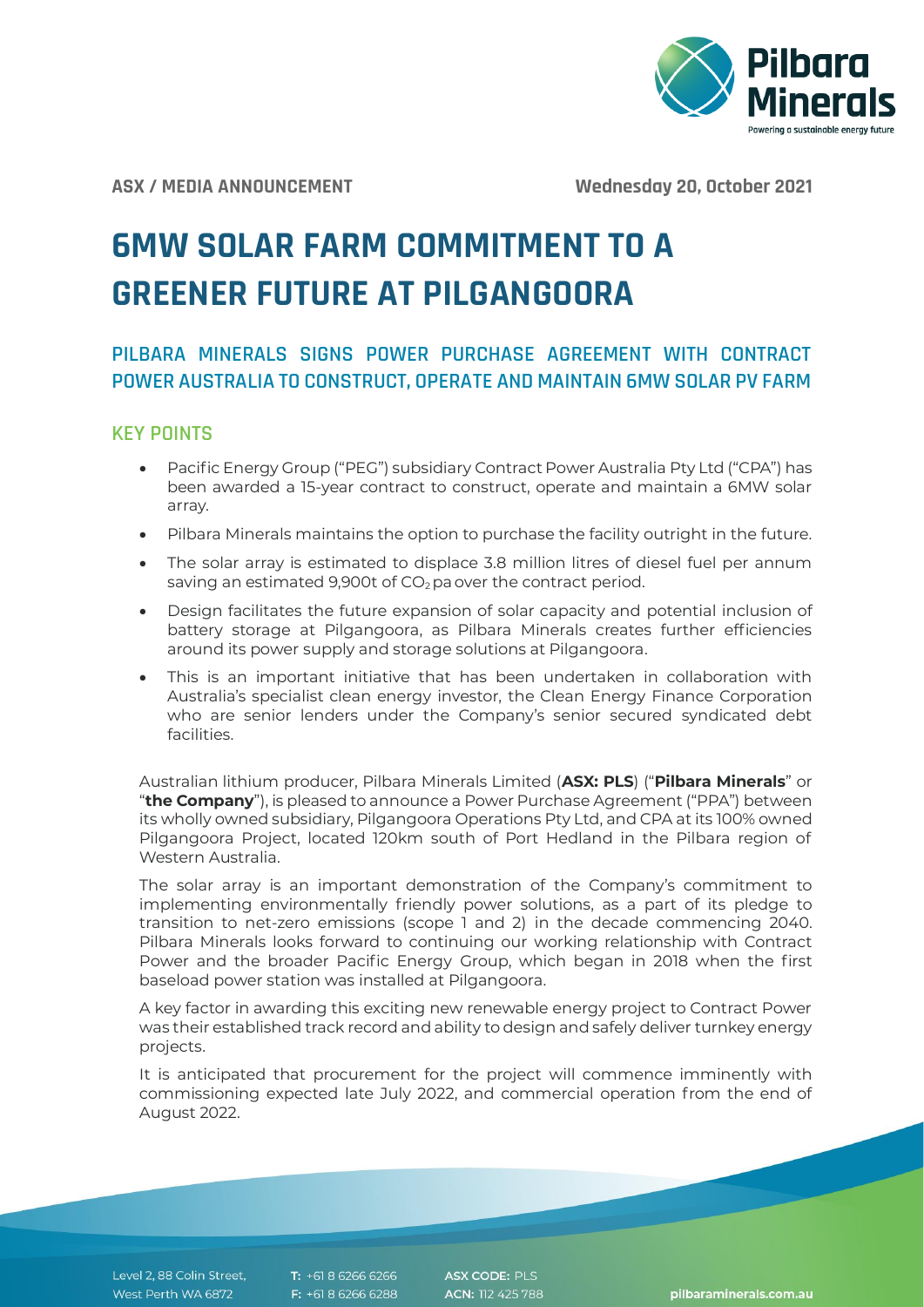



**Figure 1 – Proposed Location of the 6MW Solar Array and power integration at Pilgangoora**



**Figure 2 - Early site works have been completed**